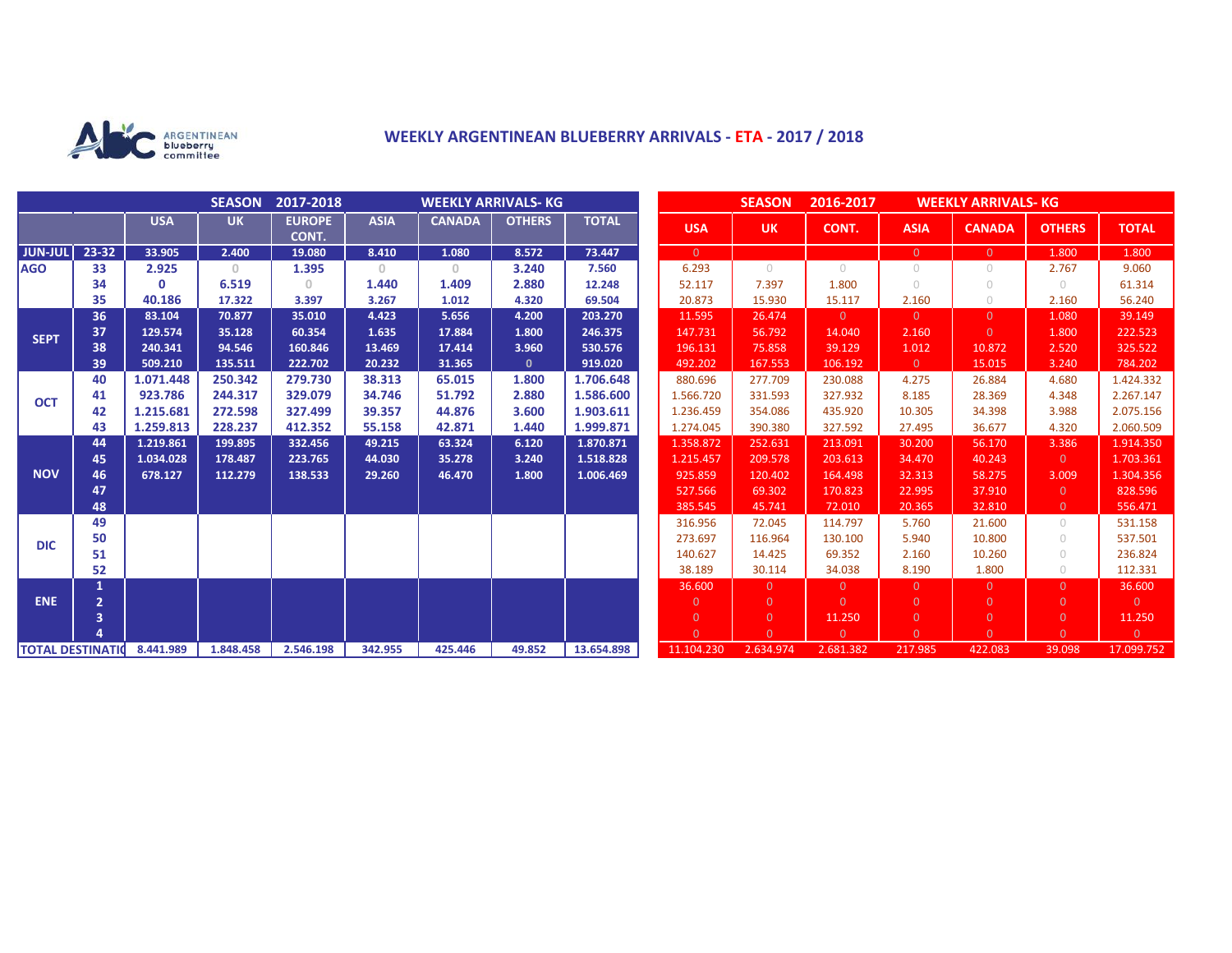

**WEEKLY ARGENTINEAN BLUEBERRY ARRIVALS - ETA - 2017 / 2018 - ALL DESTINATIONS**

**WEEKLY ARGENTINEAN BLUEBERRY ARRIVALS - ETA - 2017 / 2018 - U.S.A.**



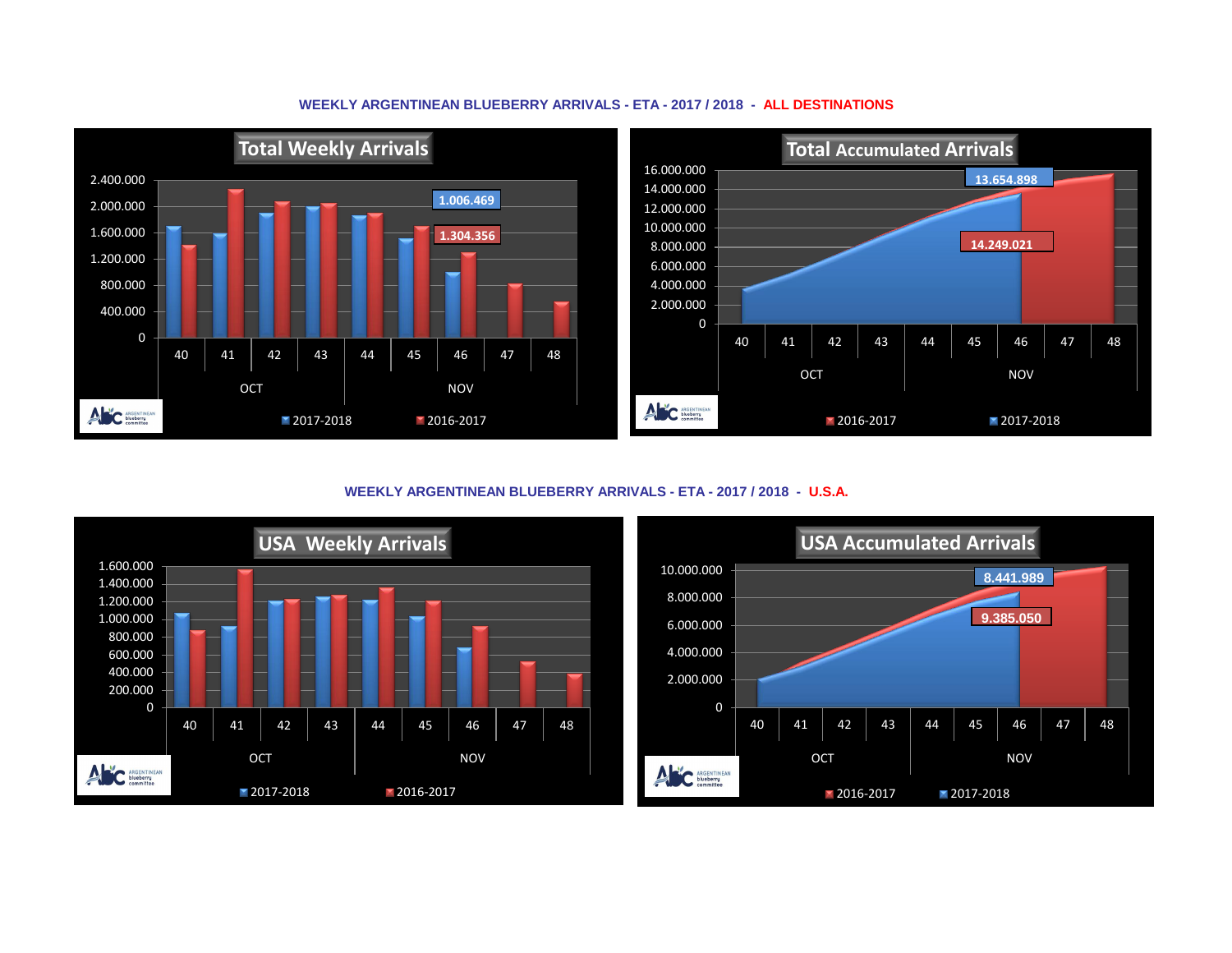## **UK Weekly Arrivals UK Accumulated Arrivals** 2.500.000 400.000 2.000.000 **1.848.458** 300.000 1.500.000 **2.286.383** 200.000 1.000.000 100.000 500.000 0 0 40 | 41 | 42 | 43 | 44 | 45 | 46 | 47 | 48 40 | 41 | 42 | 43 | 44 | 45 | 46 | 47 | 48 OCT NOV OCT NOV ANC ARGENTINEAN ANC ARGENTINEAN 2017-2018 2016-2017 **2016-2017** 2017-2018

## **WEEKLY ARGENTINEAN BLUEBERRY ARRIVALS - ETA - 2017 / 2018 - UK**

**WEEKLY ARGENTINEAN BLUEBERRY ARRIVALS - ETA - 2017 / 2018 - CONTINENTAL EUROPE**